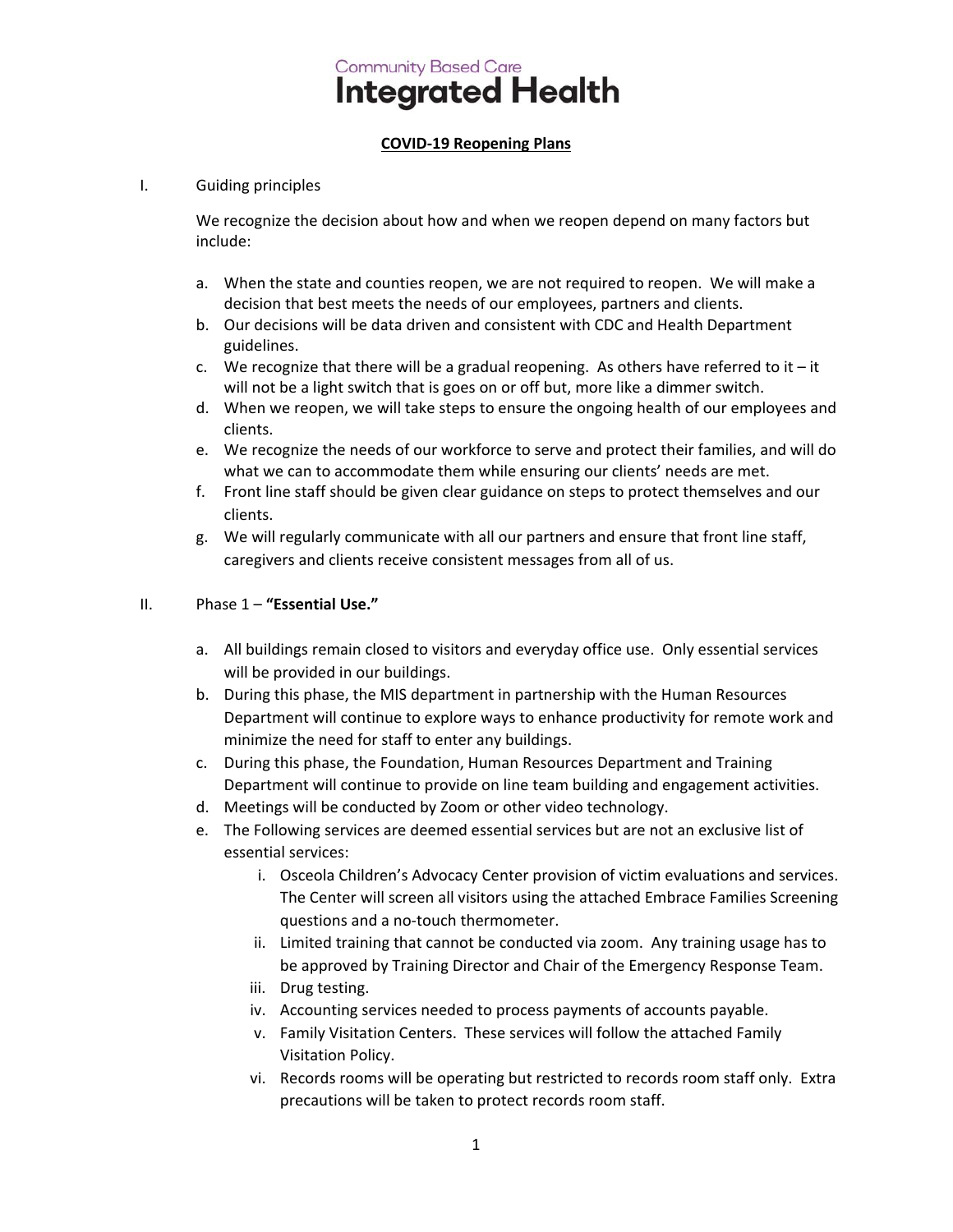- f. Additional essential services may be approved by building executive directors in consultation with Chair of Emergency Response Team.
- g. During this phase, the following services will be provided even if not conducted in our buildings:
	- i. Monthly visits with caregivers, parents and children will continue to be conducted by video technology unless safety criteria requires a face to face visit. When safety requires a face to face visit, the case manager or caregiver support manager will use the attached Embrace Families Screening questions prior to the visit and use the following precautions:
		- 1. Wearing personal protective equipment including gloves and mask;
		- 2. Bringing separate pen to leave if documents need to be signed;
		- 3. Conducing as much of the visit as possible outside;
		- 4. Maintaining six feet social distance from all being visited.
	- ii. When a Pathways worker requires a face to face contact with a client, the same procedures as monthly face to face visits will be followed.
	- iii. Home inspections for the purposes of licensing or relicensing. Home inspectors must follow the attached Home Study Protocols during COVID‐19 Pandemic which incorporates the attached Embrace Families Screening Questions.
	- iv. Embrace Families Community Based Care and its partners will continue to identify matters ready for permanency. Working in partnership with the Department, efforts will be made to push the courts to use its modified procedures to ensure that these matters are heard and resolved.

### III. *"Phase 2 – Limited Access"*

- a. The following team will make a recommendation to the Executive Leadership of when to begin Phase 2: Chair of Emergency Response Team; County Executive Directors; Vice Presidents; and, Director of Human Resources. The County Executive Directors and Vice Presidents will seek input from collocated partners in this decision to move to phase two.
- b. The decision to implement Phase 2 will be made on a county by county basis. Some buildings may remain in Phase 1 if their county does not meet the criteria for Phase 2. It is also possible that a building that previously was in Phase 2 may return to Phase 1 based on deterioration of conditions in their county.
- c. The following criteria will be used by the team to decide when to move a building to Phase 2:
	- i. No confirmed or suspected cases of COVID‐19 in the buildings within a 14‐day period; or if confirmed or suspected cases have occurred in the building, a deep cleaning and disinfecting of exposed areas have been done with the applicable employee self‐quarantined.
	- ii. No local or state stay at home orders in effect.
	- iii. Improvement of the COVID-19 conditions in the community over a 14 day period including: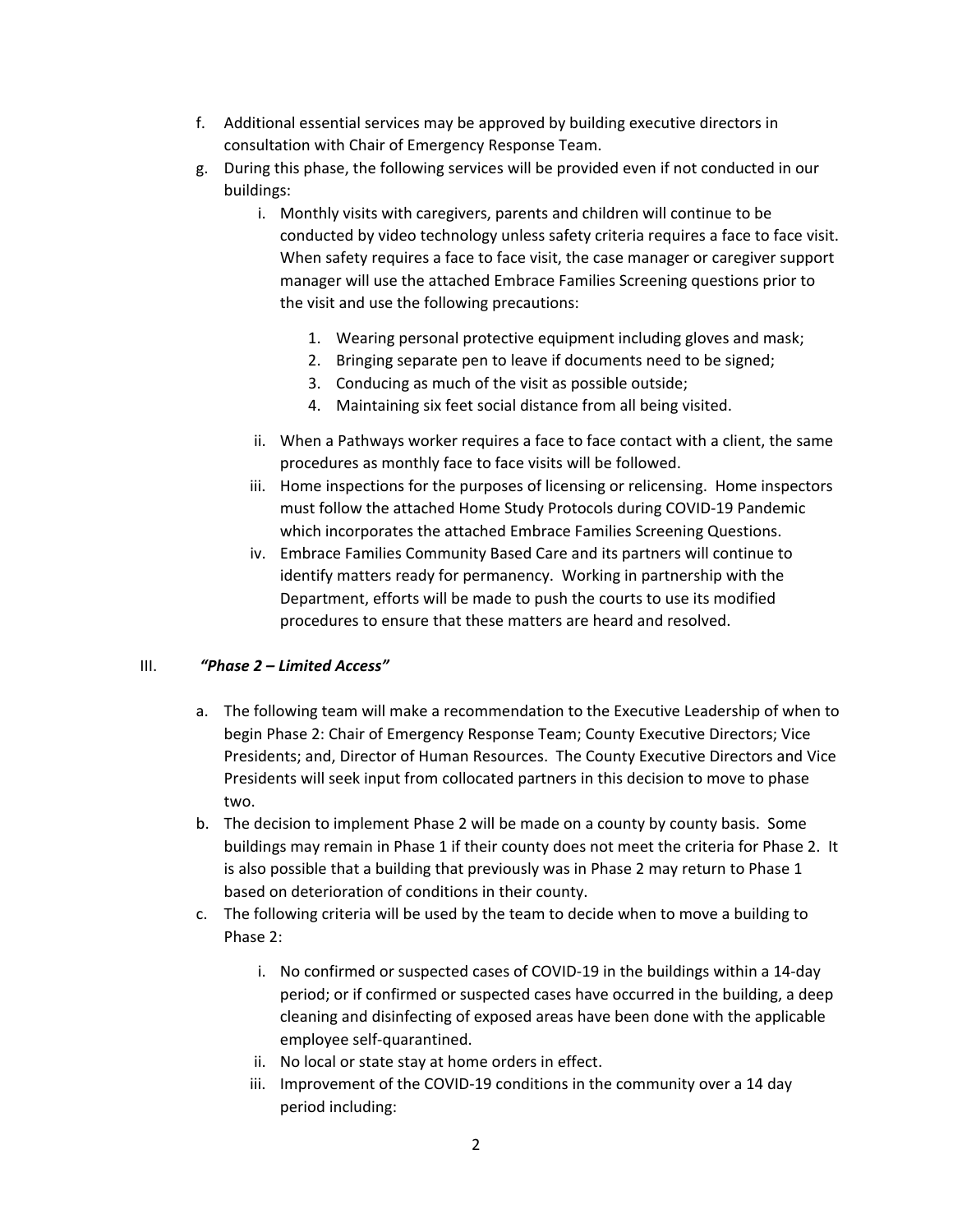- 1. improved numbers of confirmed COVID‐19 cases and deaths in relation of the community's population density;
- 2. downward trajectory of positive tests as a percent of total tests;
- 3. size of particularly vulnerable populations; and,
- 4. availability of medical facilities including emergency and intensive care capacity.
- d. There will be at least a two week notice distributed to all employees and collocated partners prior to the implementation of Phase 2.
- e. Prior to the implementation of Phase 2, each building will have a deep cleaning.
- f. Employees will still be allowed and encouraged to work remotely.
- g. No more than 50 percent of those that work in the buildings including Embrace Families employees and our co-located partners - will be allowed in the building at the same time.
	- i. Each Department and collocated partner will submit a plan on how each will stagger employees to ensure no more than 50% of the workforce will be in the building at any one time.
	- ii. Plans will be reviewed by the Human Resources Department in consultation with the Chair of the Emergency Response Team prior to approval.
	- iii. Accommodations will be made to help working parents address childcare issues and to safeguard employees with underlying health conditions.
- h. Employees will be required to follow the attached Building Safety Information for Employees and Visitors. Prior to returning to the office, all employees will participate in a training on safety measures and proper use of personal protective equipment and agree to comply with the Building Safety Information.
- i. All employees and visitors will be required to have their temperature taken when entering the building. Employees may take it at home or upon arrival at the office. There will be no touch thermometers located in all the buildings. Anyone with a temperature higher than 100.4 will be asked to leave the building and not return until a negative COVID‐19 test result or an alternative explanation for the temperature.
- j. Records rooms will be operating but restricted to records room staff only. Extra precautions will be taken to protect records room staff.
- k. During this phase, the MIS department in partnership with the Human Resources Department will continue to explore ways to enhance productivity for remote work and minimize the need for staff to enter any buildings.
- l. During this phase, the Foundation, Human Resources Department and Training Department will continue to provide on line team building and engagement activities.
- m. Business meetings will continue to be conducted by Zoom or other video technology.
- n. Case related meetings (Youth Transition, Family Services Team, etc.) will follow the attached Embrace Families Spatial Distancing Face to Face Meetings Protocols.
- o. Monthly visits with caregivers, parents and children will be conducted by video technology unless safety criteria requires a face to face visit. If safety requires it or the Department mandates more face to face visits, the case manager or caregiver support manager will use the attached Embrace Families Screening questions prior to the visit and use the following precautions: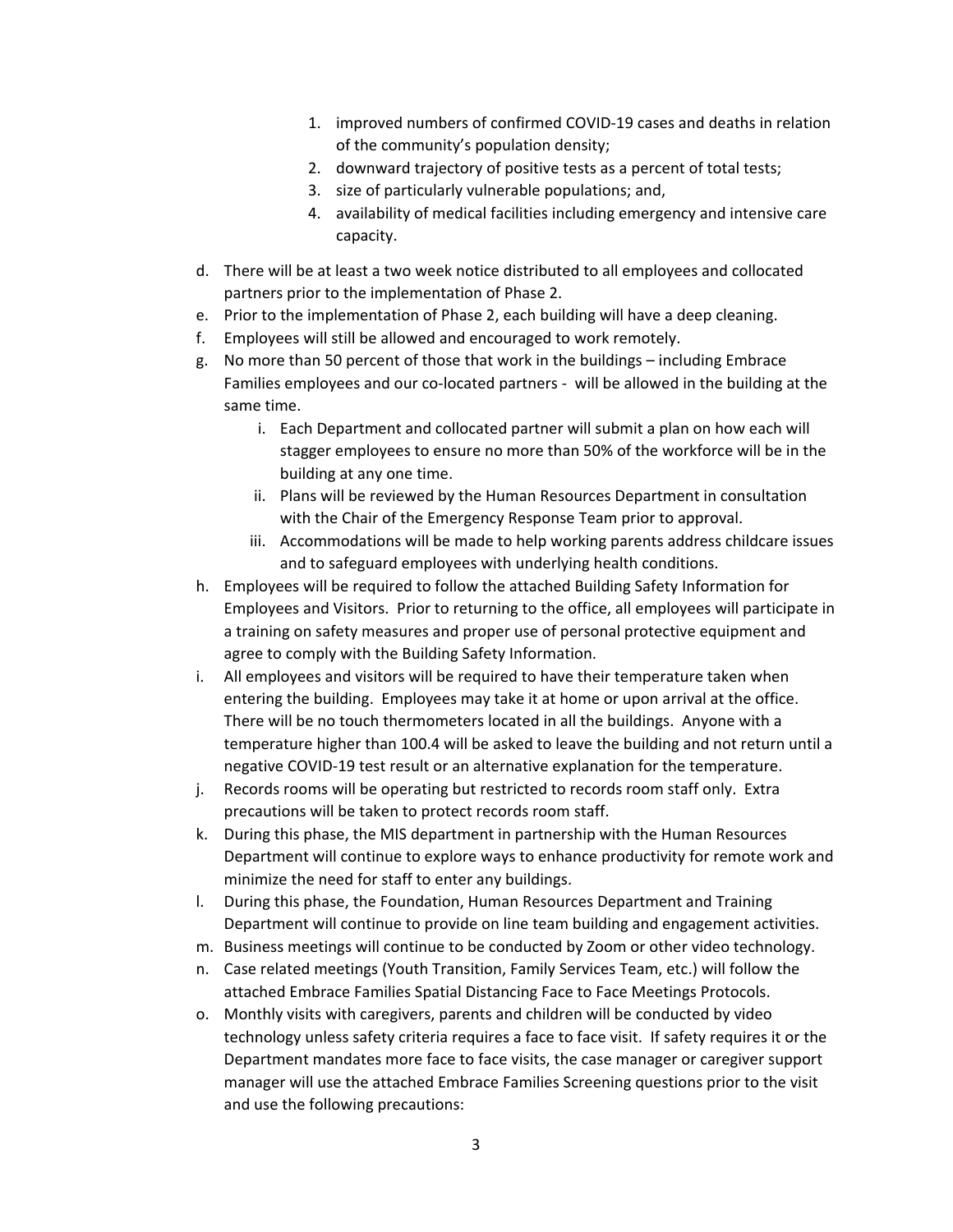- 1. Wearing personal protective equipment including gloves and mask;
- 2. Bringing separate pen to leave if documents need to be signed;
- 3. Conducing as much of the visit as possible outside;
- 4. Maintaining six feet social distance from all being visited.
- p. When a Pathways worker requires a face to face contact with a client, the same procedures as monthly face to face visits will be followed.
- q. Adaptations to ensure social distancing and safety will be made to work areas, common areas and meeting rooms.
- r. Meeting rooms will have a dramatically smaller capacity.
	- i. Chairs will be removed to ensure compliance.
	- ii. Community groups will not be permitted to reserve our rooms.
	- iii. Room priority will be given to case related meetings and necessary trainings that cannot be conducted via Zoom or other video technology.
- s. Due to the limited use of the building, there will not be a requirement to have staff at our reception desks. All visitors should make appointments if they are entering the building.
- t. Business visitors to our buildings are discouraged and only permitted when necessary for the operations of the buildings. Business meetings should be conducted by Zoom or other video technology.
- u. Business travel is only permitted when approved by the CEO or COO.
- v. Short of a return to Phase 1, buildings may be shut down if the building has been exposed by someone with COVID‐19.
	- i. The Chair of the Emergency Response Team in consultation with the Executive Director or COO will make the decision to close a building.
	- ii. The shutdown will occur upon possible exposure until there is a confirming positive test results.
	- iii. When confirmed, the building will remain closed until cleaned.
	- iv. Those employees who came in contact with the person with a positive test will be contacted and asked to quarantine for 14 days

#### **IV.** Phase 3 – **"The New Normal."**

- a. The 50% capacity rule is lifted but the pandemic remains a threat in our community.
- b. The following team will make a recommendation to the Executive Leadership of when to begin Phase 3: Chair of Emergency Response Team; County Executive Directors; Vice Presidents; and, Director of Human Resources. The County Executive Directors and Vice Presidents will seek input from collocated partners in this decision to move to phase 3.
- c. There will be at least a two week notice distributed to all employees and collocated partners prior to the implementation of Phase 3.
- d. During this phase, the Foundation, Human Resources Department and Training Department will continue to provide on line team building and engagement activities.
- e. The following criteria will be used by the team to decide when to move a building to Phase 3: